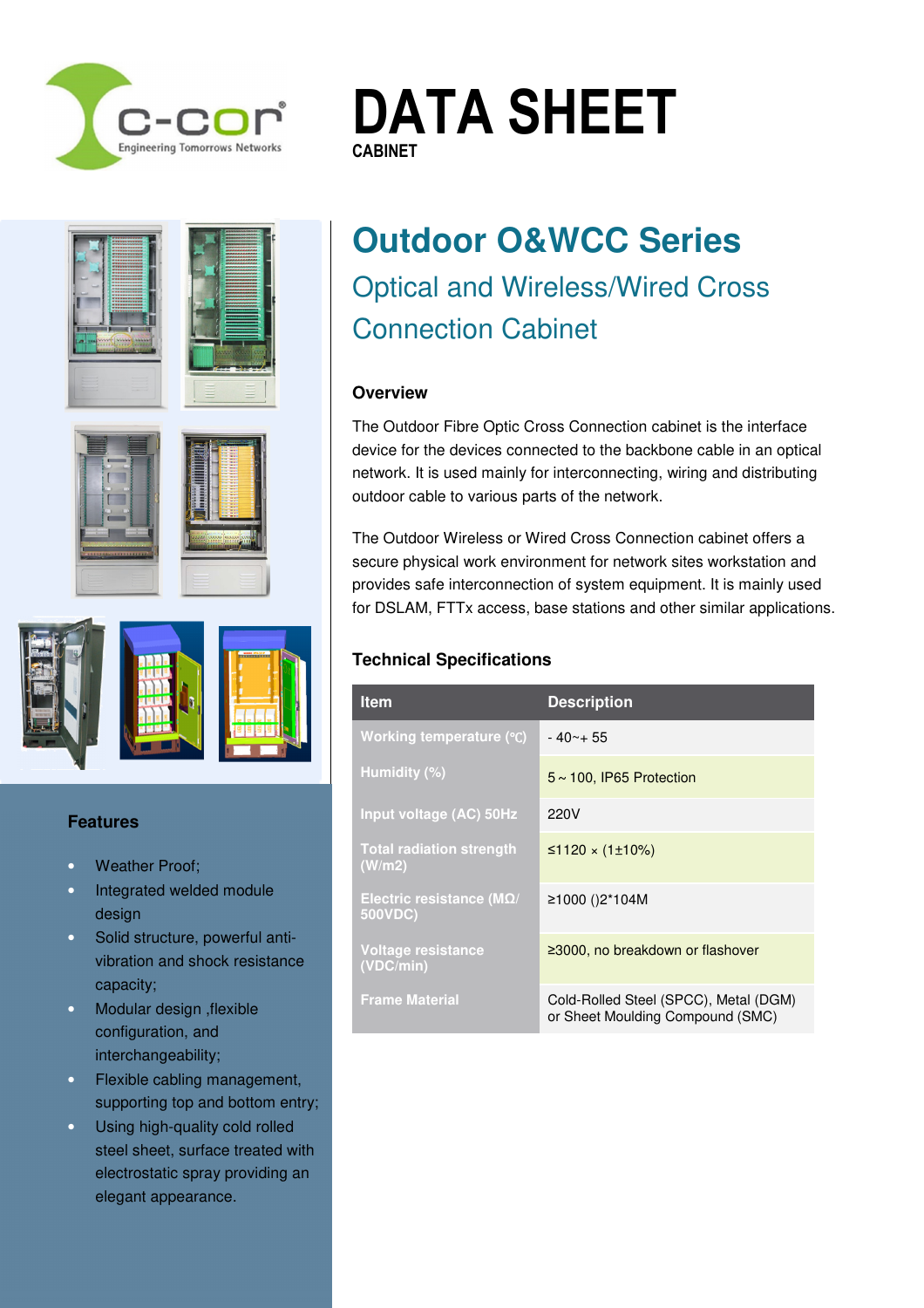

#### **Australia Office**

2 Anzed Court Mulgrave VIC 3170 Australia

T. +61 3 8542 0600 F. +61 3 8542 0629 E. sales@c-cor.com.au www.c-cor.com.au

Regional Representation Pakistan / Korea E: sales@c-cor.com.au

@C-COR Broadband 2017 Issued. [Publish Date]

Due to ongoing product development, technical specifications are subject to change without notice

## **DATA SHEET CABINET**

## **Standard Outdoor OCC Rack Capacity**

| No.            | <b>Frame</b><br>dimension<br>$(H^*W^*D)$ (mm)                | <b>Trunk</b><br>Cable<br><b>Tray</b><br>qty. | <b>Splicing &amp;</b><br>storage tray<br>for fibre<br>wiring | <b>Optical</b><br><b>Slots</b> | Max.<br>capaci<br>ty |
|----------------|--------------------------------------------------------------|----------------------------------------------|--------------------------------------------------------------|--------------------------------|----------------------|
| П              | 1035*570*308<br>(with base)<br>755*570*308<br>(without base) | $\mathbf{1}$                                 | 12 <sup>2</sup>                                              | 2, 5, 12                       | 144                  |
| $\overline{2}$ | 1450*750*320<br>(with base,<br>single side door<br>design)   | $\overline{2}$                               | 24                                                           | 6, 5, 26                       | 288                  |
| 3              | 1460*760*540<br>(with base,<br>double sides<br>door design)  | $\overline{4}$                               | 48                                                           | 12, 12, 52                     | 576                  |

## **Non Standard Outdoor OCC Rack Capacity**

| No. | 12 core splice &<br><b>Frame</b><br>distribution tray<br>dimension |                                                 | Max.<br>capacity       |                                              |
|-----|--------------------------------------------------------------------|-------------------------------------------------|------------------------|----------------------------------------------|
|     | $(H^*W^*D)$<br>(mm)                                                |                                                 | Split/splice/<br>trunk | 12 core<br>splice &<br>distributio<br>n trav |
|     | 1460(1110)*75<br>$0*370$                                           | $22(wiring cable + 28)$<br>(split/splice/trunk) | 224/72/96              | 264                                          |

## **Standard Outdoor WCC Rack Capacity**

| No.            | Dimension (mm)   | <b>Structure</b> | <b>Description</b>                                        |
|----------------|------------------|------------------|-----------------------------------------------------------|
| п              | 1400*800*800     | Single cabinet   | Equipment cabinet/<br>Battery cabinet/<br>Mixture cabinet |
| $\overline{2}$ | (1400*800*800)*2 | Double cabinet   | Equipment cabinet/<br>Battery cabinet/<br>Mixture cabinet |
| 3              | (1400*800*800)*3 | Triple cabinet   | Equipment cabinet/<br>Battery cabinet/<br>Mixture cabinet |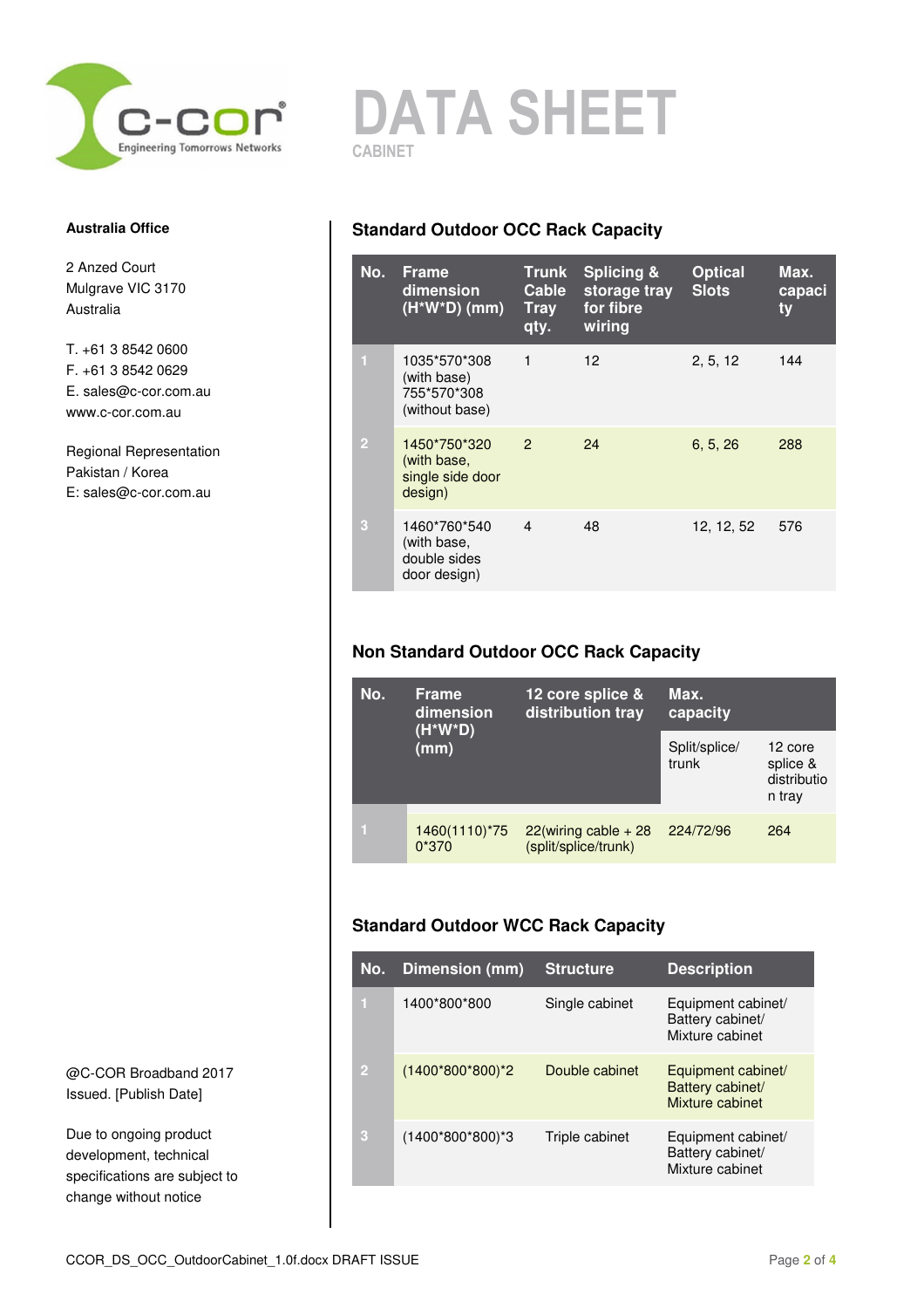

#### **Australia Office**

2 Anzed Court Mulgrave VIC 3170 Australia

T. +61 3 8542 0600 F. +61 3 8542 0629 E. sales@c-cor.com.au www.c-cor.com.au

Regional Representation Pakistan / Korea E: sales@c-cor.com.au

@C-COR Broadband 2017 Issued. [Publish Date]

Due to ongoing product development, technical specifications are subject to change without notice



## **Ordering Information**

C-COR Part Number OCC: ABC.x.(1).(2).(3).(4).(5)

| Code                       | Value          | <b>Description</b>                                                                |
|----------------------------|----------------|-----------------------------------------------------------------------------------|
| P/N Prefix (x)             | ABC.x          | for Standard OCC                                                                  |
|                            | ABC.y          | for Non Standard OCC                                                              |
| 1) Max. No. of Fibre Cores | $\mathbf{1}$   | 576                                                                               |
|                            | $\overline{c}$ | 288                                                                               |
|                            | 3              | 264                                                                               |
|                            | $\overline{4}$ | 144                                                                               |
| 2 Cabinet Material         | $\mathbf{1}$   | SPCC According to JIS G<br>3141 standard                                          |
|                            | $\overline{2}$ | <b>Double Galvanised Steel</b><br>(DGS)                                           |
|                            | 3              | <b>Sheet Moulding</b><br>Compound (SMC) or<br>glass-fibre reinforced<br>polyester |
| 3 Cable Type               | 1              | <b>Single Mode Pigtails</b>                                                       |
|                            | $\overline{c}$ | Single Mode Ribbon<br>Fibre                                                       |
| 4 Optical Connector        | $\mathbf{1}$   | <b>SC/APC</b>                                                                     |
|                            | 2              | SC/PC                                                                             |
|                            | 3              | LC/APC                                                                            |
|                            | 4              | LC/PC                                                                             |
| 5 Rack Configuration       | $\mathbf{1}$   | Full                                                                              |
|                            | $\overline{c}$ | <b>Custom (Specify During</b><br>Order)                                           |
|                            | 0              | <b>Empty Rack</b>                                                                 |